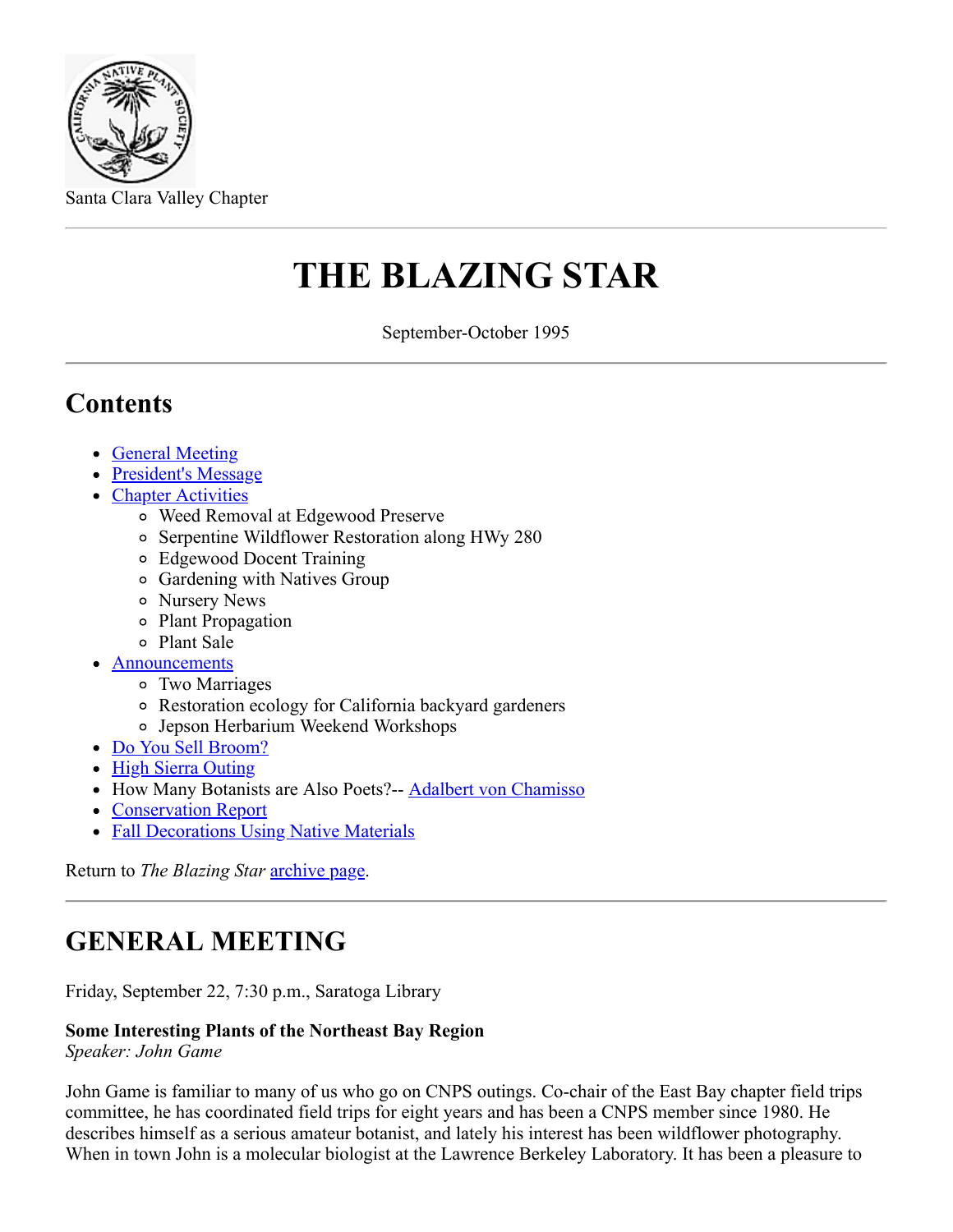have his company on some of our chapter trips, where he has been a valuable resource for identifying unusual plants.

Directions to Library: Exit Highway 85 on Saratoga Avenue. Head south, toward the hills, and take the first driveway on left after Fruitvale into the library parking lot. (See map on page 5.)

Join us for a pre-meeting dinner with John Game at 6 pm at Chef Chau's (formerly Tin Sheng) in Saratoga, 14510 Big Basin Way. Please call Jean Struthers by Wednesday, Sept. 20, if you plan to attend. If you sign up but cannot come, please call her to cancel. 415 941-2586.

# <span id="page-1-0"></span>**PRESIDENT'S MESSAGE**

**Highway 280 Revegetation Effort Needs New Leader(s)**: Zoe Chandik, who has led the effort to revegetate a stretch of Highway 280 between Edgewood Road and Farmhill Blvd, would like to retire from this position. She is also co-chair (with Toni Corelli) of the Rare and Endangered Plant committee, which is so on to publish a book of rare and endangered plants of our area. Call Zoe for the particulars: 415-7427-9620.

**New Board Members**: At the last general meeting, it was my pleaure to announce our new **Escaped Exotics chairs**: **Ken Himes** (North) and **Don Thomas** (South). Don Thomas was Escaped Exotics chair in years past. Ken and Don, **Elly Hess**, who has been leading weeding efforts at Edgewood for years, and myself, have already walked through Edgewood Preserve to plot strategy. We brought along for good measure **Jake Sigg**, an active member of the California Escaped Exotics Pest Plant Council (CalEPPC), as well as president of the Yerba Buena chapter.

Beginning soon after our last general meeting, Ken led weeding expeditions at Edgewood every evening for a solid week, coordinating anywhere from four to 18 volunteers. This group stacked bag after bag of yellow starthistle and other noxious weeds on the service road for the county personnel to clear away--that much less in the seedbank! This effort augmented the years-long campaign Elly Hess has lead against weeds at Edgewood; she and her crew of volunteers are out there just about every Friday morning. Ken and Elly are working with San Mateo County Parks personnel on more aggressive strategies, especially for yellow starthistle, whose population has exploded this year at Edgewood. Ken is mapping weed populations in the preserve.

Don Thomas is looking at sites around Stevens Creek as the focus for Santa Clara County exotics removal efforts. Don, Ken, Elly, and Susan Sommers are attending the CalEPPC symposium in October.

**Steve Buckhout**, a former board member, will be taking over from Ken as treasurer. And handling book sales along with **Sonja Wilcomer** will be new member **Paul Heiple**. Paul has been deeply involved in native plant societies in other localities. Representing us at the San Mateo County Trails Advisory Committee will be **John Allen**, who is also president of the Friends of Edgewood--an appropriate match!

# <span id="page-1-1"></span>**CHAPTER ACTIVITIES**

#### **Weed Removal at Edgewood Preserve**:

**Every Wednesday evening** at 5 pm Ken Himes (415 591-8560) will be at the Highway 280 and Edgewood Road Park and Ride to meet whomever volunteers to help. If he has already left to start work continue under the underpass entrance to the park and proceed to the kiosk at the junction of the Serpentine loop and Edgewood Trail.

**Every Friday morning** Elly Hess also will meet helpers at the Park and Ride. She works between 7 and 10 am, but call her first for location information: 415 368-8993. If you can only work part of this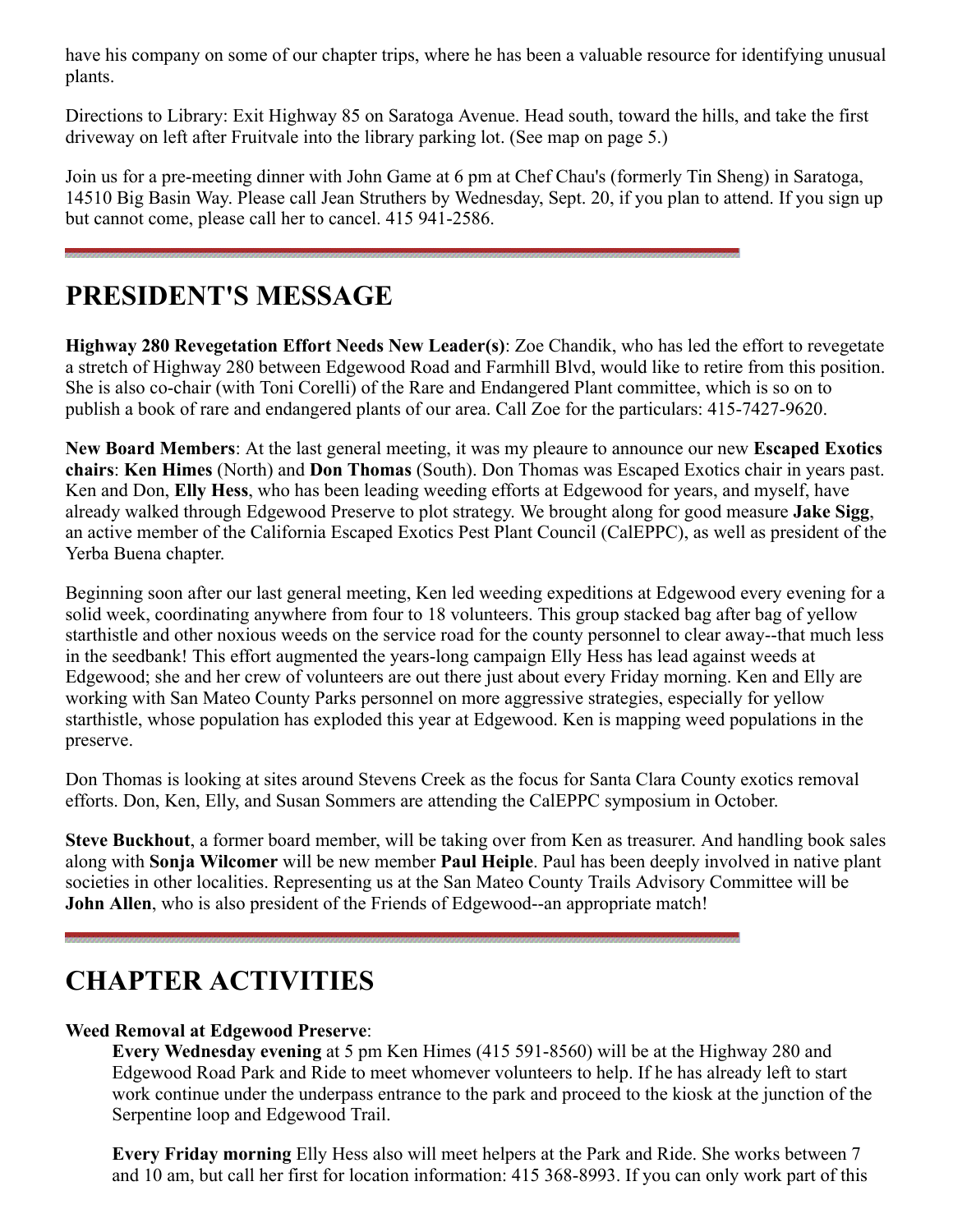time, she will still very much appreciate your help.

#### **Serpentine Wildflower Restoration along Hwy 280**:

This spring there was a beautiful succession of wildflower shows along our section of the highway between Woodside Road and Edgewood Road. Mother nature cannot manage this all alone; she needs our help in getting rid of the weeds that crowd out the native plants. Every month on the second Friday we meet at the Edgewood Park and Ride at 9 am to work on the Adopt-a-Highway Wildflower Project for the morning. For those who would like to start work earlier in the morning, at 7 or 8 am, we can arrange for one of the committee members to meet you then. We have work gloves, orange vests, hard hats, safety goggles, etc. for you to wear. If you have clippers or pruners to bring they often come in handy. For questions call Zoe Chandik, 415 747-9620, or Chuck Baccus, 408 244-2923. Our next work dates are Sept. 8, Oct. 13, Nov. 10, and Dec. 8.

#### **Edgewood Docent Training**:

Members: the flowers at Edgewood will be blooming in six months! It is time to sign up for the Edgewood Preserve Docent Training. The introductory session will be Thursday, October 19. This is a very enjoyable, educational, flexible program, taught by Edgewood docents. You will learn about the natural features of this exquisite preserve and feel comfortable in sharing your knowledge with others. Please call me for more information: Jan Simpson, 415 368-1057.

#### **Gardening with Natives Group**:

We will be meeting Thursday evening, September 7, 7:30 pm, at Foothill College, room 66, in the Ornamental Horticulture (OH) unit. There will be a discussion about irrigation techniques and practices, as well as the very popular seed exchange. Information: Wendy Winkler, 415 851-2596.

#### **Nursery news**:

The shade structure is working nicely and the plants are doing well with daily water. I've put in a temporary automatic watering system which I hope will allow us to get on with other parts of this project. It has been a long, hot summer!

#### **Plant propagation**:

There is still time this fall to try cuttings of perennials and shrubs. See the last issue of the *Blazing Star* for suggestions. October and November are good months to make divisions of Douglas iris and start seeds of shrubs and trees. Please save empty gallon cans and return to Jean Struthers at either the meetings or plant sale.

#### **California Native Plant Sale**, Saturday, October 28, 10 am to 4 pm, Peninsula Conservation Center, 3921 E. Bayshore Rd., Palo Alto.

Timed to occur as the days shorten and cool, the perfect time to garden in our part of California, this is your opportunity to obtain both tried and true natives as well as those that are unusual and more of a challenge. Numerous sales folk will be on hand to discuss your needs and answer questions. Books, seeds, and bulbs will be available. Plant sales are our primary fund raisers. Support your chapter, encourage the native birds, butterflies, and other animals, and conserve water! This is a wonderful opportunity to get plants in the ground before the autumn rains begin.

# <span id="page-2-0"></span>**ANNOUNCEMENTS**

- **Two marriages to celebrate**: President Carolyn Curtis and Conservation chair (south) Don Mayall had a small, serpentine wedding at Edgewood Preserve recently. Carolyn was instrumental in stopping the golf course plans at Edgewood. We are delighted for them both. Jeff Caldwell, long time chapter member now living in Texas, married Linda Bordeaux in April. Jeff's new address is 5106 N. Lamar #169, Austin, TX 78751.
- Judith Larner Lowry, proprietor of Larner Seeds, is writing a book on **restoration ecology for California backyard gardeners**. She would like to list the names and addresses of landscape architects, designers, and gardeners who use native plants. Send information to Larner Seeds, PO Box 407, Bolinas, CA 94924. If you would like a copy of her catalog call 415 868-9407.
- **Jepson Herbarium Weekend Workshops**: a series of intensive courses on the systematics and ecology of botanical groups. In response to requests, they have expanded into the ecology of selected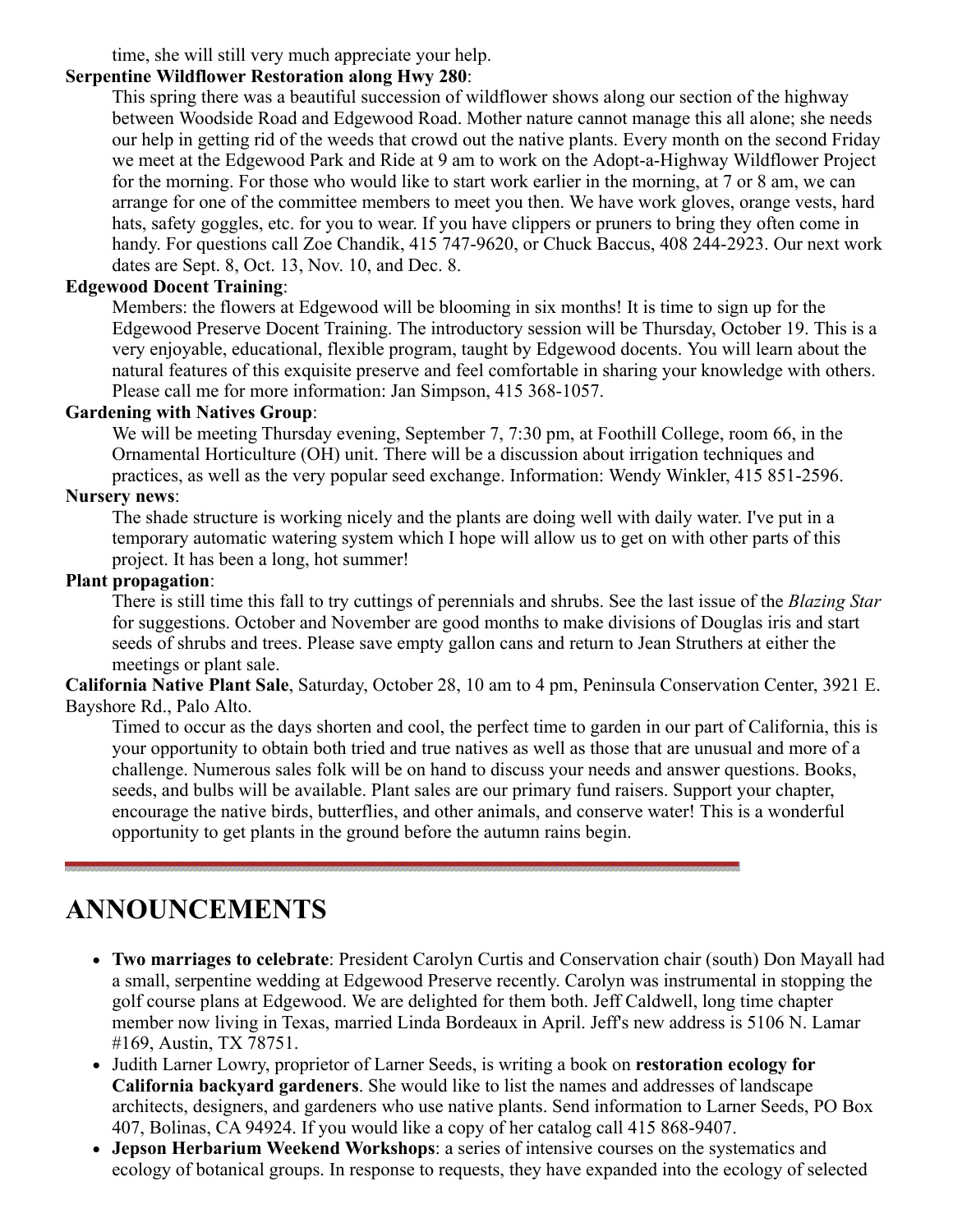# <span id="page-3-0"></span>**HIGH SIERRA OUTING**

Nearly two dozen alpine plant enthusiasts gathered in and around South Lake Tahoe the weekend of July 21- 22 (1995). Some of us stayed at the Struthers cabin on the Upper Truckee River, others at the Geggatt house on the lake, some in motels.

The Struthers cabin was surrounded with Scarlet gilia and other annuals and botanizing began here before breakfast on Saturday. Joanne then led us on the Tahoe Rim Trail near Grass Lake. We saw fields of blue and yellow: stickseed, looking very much like our Hound's tongue, and *Senecio aronicoides*. Pinkish-red Mountain pride lined the rock ledges everywhere.

Next we checked out the shore of Grass Lake and found Sierra rein orchids. The rest of the day was spent at the Osgood Swamp, a fen on the edge of residential South Lake Tahoe. This unusual habitat has been preserved from further development. Here we saw the banks of Mountain spiraea, Sundew, and Mountain yellow-eyed grass familar to those of us who had previously visited this spot. On the edge of the swamp we found Bog wintergreen, (*Pyrola asarifolia* ssp. *asarifolia*) not found on any of Joanne's previous visits to Osgood. That evening Joanne and Jean fed the entire group at the beautiful lakeside Geggatt home.

On Sunday morning we gathered at Carson Pass. Our leader was Cathy Rose, a student of Carl Sharsmith and veteran trip leader in the High Sierra. She concluded the trail to Winnemucca Lake would be too muddy for our group, and instead took us south from the pass to Meiss Ridge. The walk was the equal of the Winnemucca Lake trail, at first forested with Western white pine, Western juniper, and Red fir. Among the many plants Cathy pointed out were Steer's head, Davis' knotweed (bright red stems emerging from the ground) and Three-leaved lewisia. We then climbed above the tree line to Meiss Ridge, a fell field with sweeping views of the high Sierra and Caples Lake below. There were low-growing flowers in profusion among the rocks. "Now I have shown you my treasures, don't you call them belly flowers," Carl had told her. There were two *Astragalus, Penstemon*, buckwheat, *Geum*, an aster, a violet--in all, a spectacular display. The highlight of this walk was the discovery here of the rare Parry Townsendia.

We appreciate the efforts of Cathy, Joanne, and Jean in making this possible. We were pleased to learn subsequenly that Cathy is willing to lead us on a trip to Anza-Borrego next spring. *Don Mayall*

# <span id="page-3-1"></span>**HOW MANY BOTANISTS ARE ALSO POETS?-- Adalbert von Chamisso**

#### *By Carolyn Curtis, first printed in the* Edgewood Explorer*, 1995*

In 1817, the Romanzov discovery expedition, sent out from imperial Russia, put in at San Francisco Bay. On board were a 36-year-old botanist, novelist, and poet, Adalbert von Chamisso, and his friend, the young ship's doctor Johann Friedrich Gustav von Eschscholtz. Their names have passed into the botany of California; this article presents a little background.

Though Chamisso and Eschscholtz spoke German with each other, it was Chamisso's second language. When he was 8, his aristocratic family left France, driven out by the Revolution, to settle in Berlin, which in those days afforded some political and religious freedom. Chamisso not only mastered this second language, but as a young man became one of the major lyric poets of the day. Some of his poems are known in their musical settings, such as the touching song cycle *Frauenliebe und -Leben* ("A Woman's Love and Life"), memorably set by Schumann. Chamisso is also known for the novella "Peter Schlemihl's Remarkable Story," the tale of a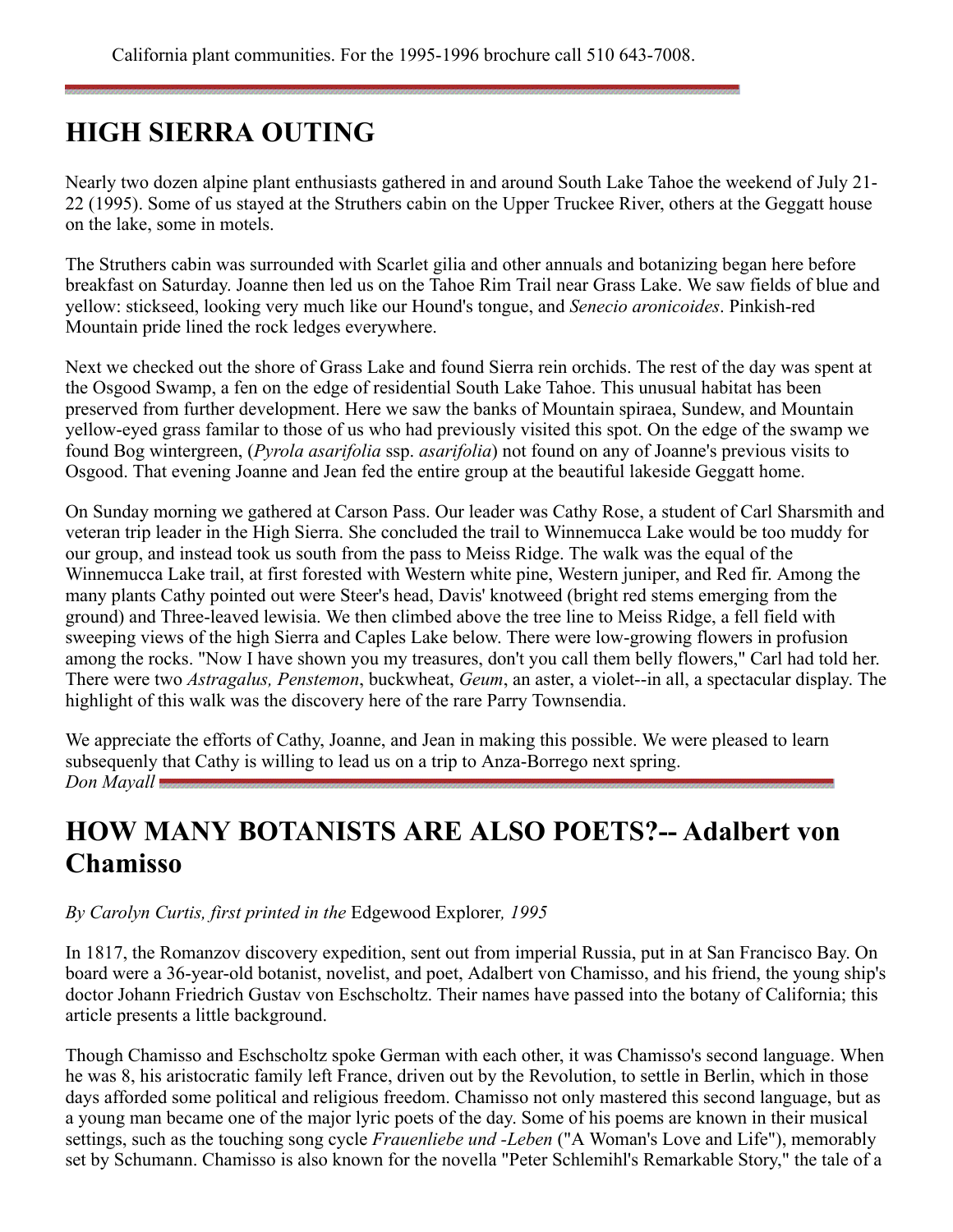man who sells his shadow to the devil for a bottomless purse, but ends up wandering the world searching for peace of mind; he finds it in nature, and not in endless wealth.

Eschscholtz was born in present-day Latvia, then part of the German-speaking territories. The tricky spelling of our state flower (*Eschscholzia californica*) results from the vagaries of transliteration. The family name was originally Escholtz, but relatives who spent time in Russia transliterated it into Russian as Eshcholts, which is pronounced just the way it looks, with separate sh and ch sounds (all written with one letter in Russian). When this version of the name was later transliterated back into German, it became Eschscholtz, the "shch" returning to "sch" but getting doubled in the process.

When Chamisso wrote the official description of the California poppy, he spelled Eschscholzia three different ways (orthography not being an exact science in those days). The type specimen, that is, the poppy that Chamisso pressed that day, is still preserved in St. Petersburg.

Chamisso's name also presents some ambiguity: his given name is spelled Adelbert or Adalbert, and he was christened Louis-Charles-Adelaide Chamisso de Boncourt. Chamisso wrote a haunting poem (*Das Schloss Boncourt*) about the family castle in the Champagne region, remembering the courtyard, the well, the chapel with its ancestral graves, knowing that it has all vanished and that someone now plows the ground where it stood. The poet blesses the ground and the plowman, takes his lyre, and roams the far reaches of the earth, singing from land to land.Despite this loss and exile from the land of his birth, Chamisso was always on the side of the common people, using his lyric gifts to create poems advocating social reform.

When Chamisso joined the Romanzov discovery expedition as a botanist, he was an established man of letters; he had published the story of Peter Schlemihl the year before. However, he had also studied medicine and natural science. After the expedition, Chamisso remained active in science, pursuing investigations into zoology, as well as later becoming curator of the royal botanical collections in Berlin. Another interest, also typical for the Romantic period, was philology: Chamisso became known for his studies of Australasian languages.

Chamisso did his best to immortalize his friend Eschscholtz in plant nomenclature, and Eschscholtz returned the favor ten years later. On another voyage of discovery in California, he noted a showy shrub growing near the coast and named it *Lupinus chamissonis*. Though this lupine is not one of Edgewood's four species of lupine, two plants in the genus *Camissonia* grow here: *graciliflora* (the slender-flowered primrose) and *ovata* (sun cups). The common name chamise (*Adenostoma fasciculatum*) is also derived from this remarkable visitor's name.

## <span id="page-4-0"></span>**CONSERVATION REPORT**

Santa Clara County is considering a proposal to develop a private Country Club and Golf Course in the Santa Cruz Mountains west of Highway 17. A subsequent phase wanted by the developers would include three housing developments. This area in the redwoods has been given a high priority for open space preservation by the county. Completion of the development would mean the irrevocable loss of habitat, removal of hundreds of trees, further urban sprawl in the hillside area.

# <span id="page-4-1"></span>**FALL DECORATIONS USING NATIVE MATERIALS**

#### *By Marjorie Schmidt*

From *Native Plants for your Garden*, a collection of articles on gardening with California native plants, CNPS Special Publication # 11, May 1990. (Original title: "Holiday Decorations I")